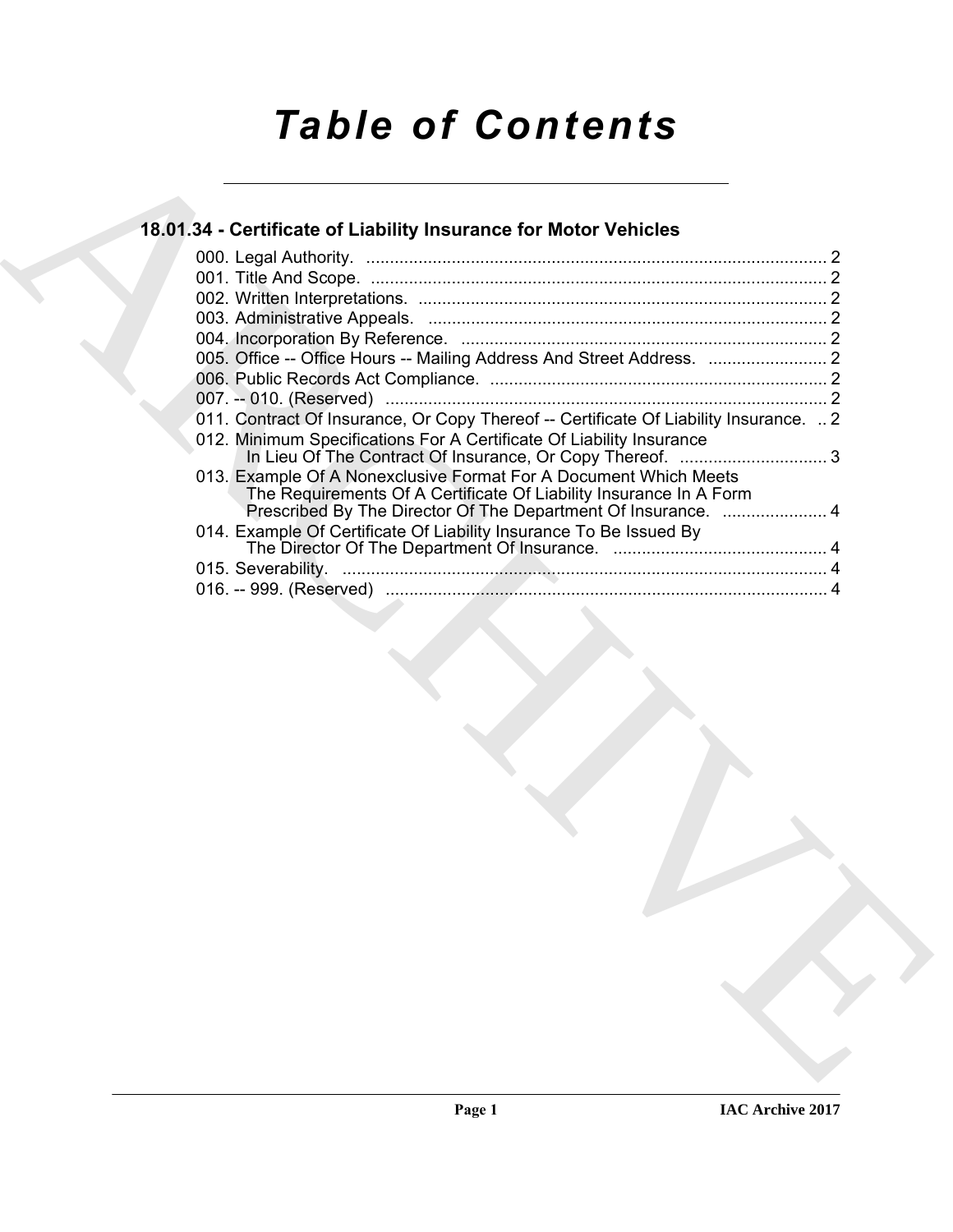#### **IDAPA 18 TITLE 01 CHAPTER 34**

### **18.01.34 - CERTIFICATE OF LIABILITY INSURANCE FOR MOTOR VEHICLES**

#### <span id="page-1-1"></span><span id="page-1-0"></span>**000. LEGAL AUTHORITY.**

The statutory authority for this rule is Title 67, Chapter 52, and Sections 49-1229, 49-1231, and 49-1608A, Idaho Code. (3-30-07)

#### <span id="page-1-2"></span>**001. TITLE AND SCOPE.**

**01.** Title. These rules shall be cited as IDAPA 18.01.34, "Certificate of Liability Insurance for Motor Vehicles." (3-30-07) Vehicles." (3-30-07)

**02.** Scope. These rules identify requirements for a certificate of liability insurance for motor vehicles to Sections 49-1229, 49-1331 and 49-1608A, Idaho Code. (3-30-07) pursuant to Sections  $49-1229$ ,  $49-1331$  and  $49-1608$ A, Idaho Code.

#### <span id="page-1-3"></span>**002. WRITTEN INTERPRETATIONS.**

This agency does not rely on written interpretations for these rules. (3-30-07)

#### <span id="page-1-4"></span>**003. ADMINISTRATIVE APPEALS.**

All contested cases shall be governed by the provisions of IDAPA 04.11.01, "Idaho Rules of Administrative Procedure of the Attorney General." (3-30-07) Procedure of the Attorney General."

#### <span id="page-1-5"></span>**004. INCORPORATION BY REFERENCE.**

There are no documents incorporated by reference. (3-30-07)

#### <span id="page-1-6"></span>**005. OFFICE -- OFFICE HOURS -- MAILING ADDRESS AND STREET ADDRESS.**

**01. Office Hours**. The Department of Insurance is open from 8 a.m. to 5 p.m. except Saturday, Sunday (1-30-07) and legal holidays.

**02. Mailing Address**. The department's mailing address is: Idaho Department of Insurance, P.O. Box 83720, Boise, ID 83720-0043.

**03.** Street Address. The principal place of business is 700 West State Street, 3rd Floor, Boise, Idaho (3-30-07) 83702-0043. (3-30-07)

#### <span id="page-1-7"></span>**006. PUBLIC RECORDS ACT COMPLIANCE.**

Any records associated with these rules are subject to the provisions of the Idaho Public Records Act, Title 74, Chapter 1, Idaho. (3-30-07)

#### <span id="page-1-8"></span>**007. -- 010. (RESERVED)**

#### <span id="page-1-10"></span><span id="page-1-9"></span>**011. CONTRACT OF INSURANCE, OR COPY THEREOF -- CERTIFICATE OF LIABILITY INSURANCE.**

**CHAPTER 34**<br> **CHARCHIVE CONFIDENTS CONFIDENT INTO BUT AND DEADLED TRIME CONFIDENT INTO RELATIVE CONFIDENTS.**<br>
THE KNOWS SCOPE CONFIDENT IS and Sections (4) 1229, 49 1231, and 49 16085, Table 10)<br>
Weilshelm Confident We The original contract of liability insurance, or copy thereof, which demonstrates the current existence of liability insurance against loss resulting from liability imposed by law for bodily injury or death or damage to property suffered by any person caused by accident and arising out of the operation, maintenance or use of a motor vehicle or motor vehicles described therein in an amount not less than that required by Sections 49-117(18), 49-1212, and 49- 1608A, Idaho Code, and also demonstrates the current existence of any other coverage required by Title 41, Idaho Code, is a form of a certificate of liability insurance prescribed as such by the Director of the Department of Insurance, provided said contract of liability insurance is issued by an insurer or surety authorized to do business in this state. For the purpose of this rule a written binder qualifies as a contract of liability insurance provided that it binds coverage in an amount not less than that required by Section 49-117(18), Idaho Code, and demonstrates the existence of any other coverage required by this rule, and provides further that the binder is not valid beyond issuance of the policy with respect to which it was given or beyond ninety (90) days from its effective date, whichever period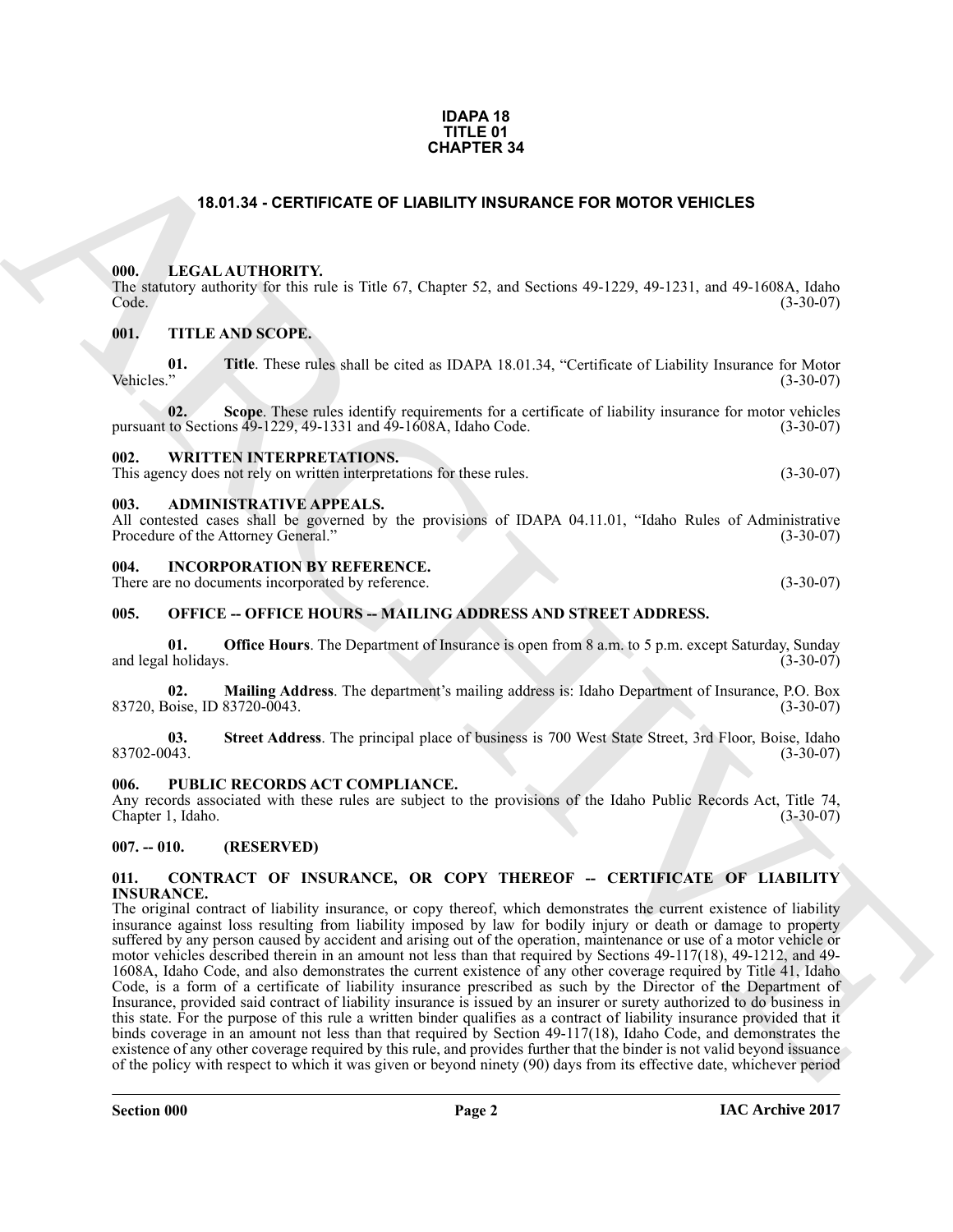<span id="page-2-1"></span>is shorter.  $(3-30-07)$ 

#### <span id="page-2-0"></span>**012. MINIMUM SPECIFICATIONS FOR A CERTIFICATE OF LIABILITY INSURANCE IN LIEU OF THE CONTRACT OF INSURANCE, OR COPY THEREOF.**

A document, which meets the minimum specifications provided in this rule, is deemed to be a certificate of liability insurance in a form prescribed by the Director of the Department of Insurance which is acceptable in lieu of an original contract of liability insurance or copy thereof, demonstrating the current existence of liability insurance as described in Section 011 of this rule. The minimum requirement of a document which will be deemed a certificate of liability insurance in lieu of the original contract of liability insurance, or copy thereof, are as follows: (3-30-07)

#### <span id="page-2-8"></span><span id="page-2-7"></span><span id="page-2-6"></span>**01. Individual-Owned Motor Vehicles**. (3-30-07)

**a.** Name of Insurer. The document shall contain the name of the insurer or surety company of to do business in this state. (7-1-93) authorized to do business in this state.

<span id="page-2-4"></span>**b.** Name and Address of Motor Vehicle Owner. The document shall set forth the name and address oner of the motor vehicle that is insured. (7-1-93) of the owner of the motor vehicle that is insured.

**Expansion of Francesco Control Control Control Control Control Control Control Control Control Control Control Control Control Control Control Control Control Control Control Control Control Control Control Control Contr c. Description of Motor Vehicles**. The document shall set forth a description of the motor vehicle including identification number, if there be one, or in lieu of the identification number, the last three digits of the identification number which is commonly known in the insurance industry as the VIN (Vehicle Identification Number), if there be one vehicle, or in lieu of the vehicle identification number, the words "all owned vehicles" may<br>be used if more than one vehicle is insured. (7-1-93) be used if more than one vehicle is insured.

<span id="page-2-5"></span>**d. Effective Date**. The document shall set forth the effective date the liability insurance coverage commences. (7-1-93) commences. (7-1-93)

<span id="page-2-11"></span>**e. Title of Document**. The document may, but is not required to be entitled "Certificate of Liability Insurance" or "Liability Insurance Identification Card." The words "State of Idaho" may be added to the title at the insurer's option, but the words "State of Idaho" are not required.

<span id="page-2-2"></span>**f. Date Coverage Ceases**. The document may set forth the date the liability insurance coverage ceases, or in lieu thereof and at the insurer's option, the document may state "not valid beyond provided that the phrase is completed to indicate termination of coverage at the end of a fixed period, or "not valid for more than one year." or "continuous until cancelled." more than one year," or "continuous until cancelled."

<span id="page-2-9"></span>**Policy Number**. The number of the insurance policy or the document is suggested, but is nal and need not be placed on the document. (7-1-93) nevertheless optional and need not be placed on the document.

**h.** Suggested Language. The sentence "KEEP THIS CERTIFICATE IN YOUR AUTOMOBILE AT  $AES'$  is suggested, but nevertheless is optional and need not be placed on the document. (7-1-93) ALL TIMES" is suggested, but nevertheless is optional and need not be placed on the document.

#### <span id="page-2-10"></span><span id="page-2-3"></span>**02. Dealer and Manufacturer Vehicles**. (3-30-07)

**a.** Name of Insurer. The document shall contain the name of the insurer or surety company authorized siness in this state.  $(3-30-07)$ to do business in this state.

**b.** Name and Address of Dealer or Manufacturer. The document shall set forth the name and address of the dealership and identify the owner(s) (name of dealer, partners, corporation or LLC members) of the motor vehicle that is insured. (3-30-07) vehicle that is insured.

**c.** Effective Date. The document shall set forth the effective date the liability insurance coverage commences. (3-30-07)  $\epsilon$  commences.  $(3-30-07)$ 

**d.** Title of Document. The document may, but is not required to be entitled "Certificate of Liability Insurance" or "Liability Insurance Identification Card." The words "State of Idaho" may be added to the title at the insurer's option, but the words "State of Idaho" are not required. (3-30-07)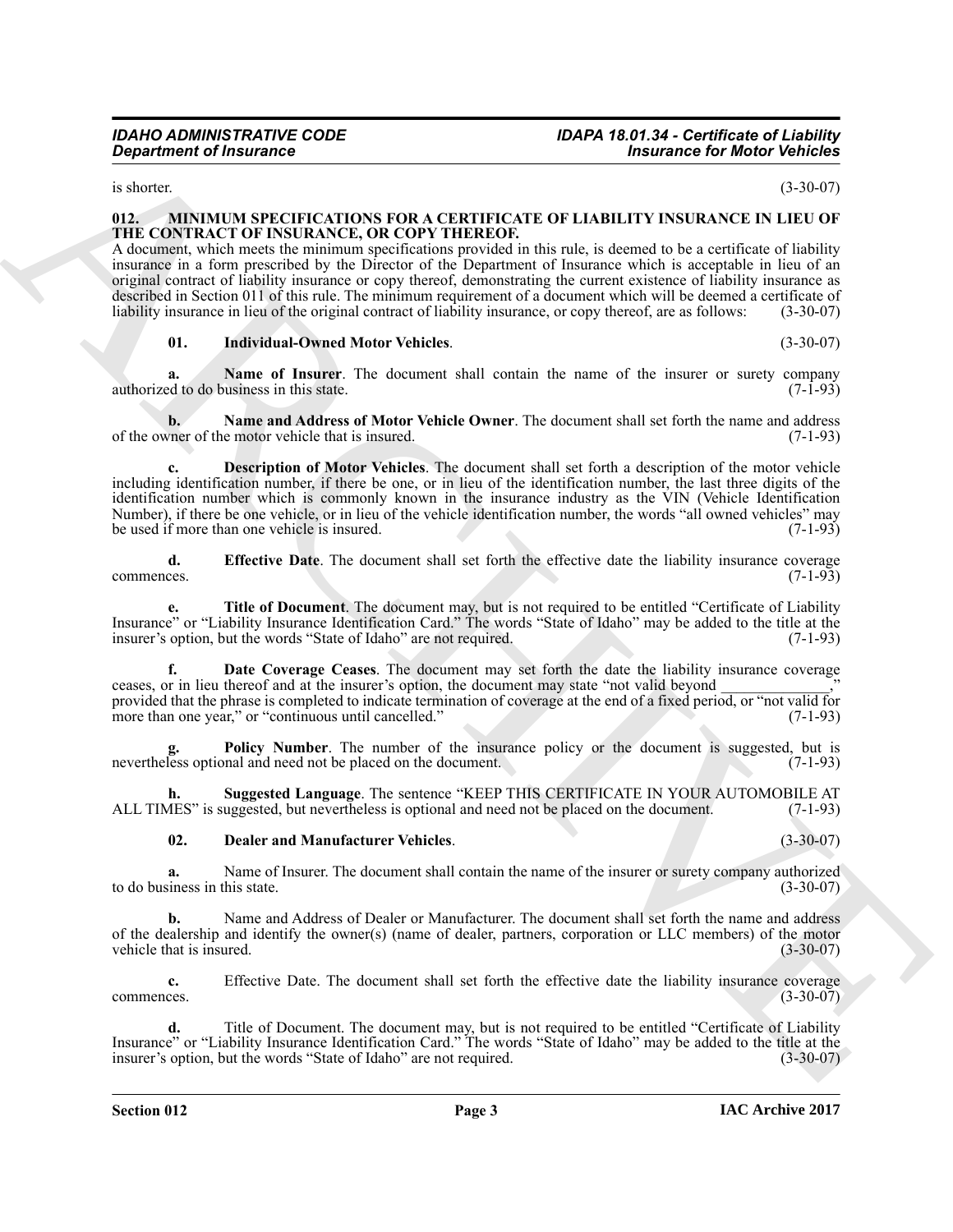**e.** Date Coverage Ceases. The document may set forth the date the liability insurance coverage ceases, or in lieu thereof and at the insurer's option, the document may state "not valid beyond \_\_\_\_\_\_\_\_\_\_\_\_\_\_," provided that the phrase is completed to indicate termination of coverage at the end of a fixed period, or "not valid for more than one year," or "continuous until cancelled." (3-30-07)

**f.** Policy Number. The number of the insurance policy or the document is suggested, but is less optional and need not be placed on the document. (3-30-07) nevertheless optional and need not be placed on the document.

#### <span id="page-3-4"></span><span id="page-3-0"></span>**013. EXAMPLE OF A NONEXCLUSIVE FORMAT FOR A DOCUMENT WHICH MEETS THE REQUIREMENTS OF A CERTIFICATE OF LIABILITY INSURANCE IN A FORM PRESCRIBED BY THE DIRECTOR OF THE DEPARTMENT OF INSURANCE.**

**01.** Exhibit A. Exhibit "A" to this rule is a format for a document which meets the requirements of a certificate of liability insurance as required by Section 49-1231, Idaho Code, in a form prescribed by the Director of the Department of Insurance; provided, however, that the following form is not exclusive, and other formats for documents which meet the minimum specifications provided in Section 012 of this rule are also deemed to qualify as a certificate of liability insurance in a form prescribed by the Director of the Department of Insurance. ( a certificate of liability insurance in a form prescribed by the Director of the Department of Insurance.

**02.** Exhibit B. Exhibit "B" to this rule is a format for a document which meets the requirements of a certificate of liability insurance for dealers and vehicle manufacturers as required by Section 49-1608A, Idaho Code, in a form prescribed by the Director of the Department of Insurance; provided, however, that the following form is not exclusive, and other formats for documents which meet the minimum specifications provided in Section 012 of this rule are also deemed to qualify as a certificate of liability insurance in a form prescribed by the Director of the Department of Insurance. (3-30-07)

#### <span id="page-3-5"></span><span id="page-3-1"></span>**014. EXAMPLE OF CERTIFICATE OF LIABILITY INSURANCE TO BE ISSUED BY THE DIRECTOR OF THE DEPARTMENT OF INSURANCE.**

*Great Prime of Transmist* Const. The december of particle is the data by the detective of the same of the same of the same of the same of the same of the same of the same of the same of the same of the same of the same The Director of the Department of Insurance will issue a certificate of liability insurance to the owner(s) of a motor vehicle who posts an indemnity bond in a form approved by the Director of the Department of Insurance, pursuant to Section 49-1229(2), Idaho Code in an amount of not less than fifty thousand dollars (\$50,000) for any one (1) accident of which fifteen thousand dollars (\$15,000) shall be for property damage for each vehicle registered up to a maximum of one hundred twenty thousand dollars (\$120,000) for five (5) or more vehicles. Exhibit  ${}^nC$ " to this rule reflects the format for a certificate of liability insurance to be issued by the Director of the Department of Insurance when an indemnity bond is posted with the Department pursuant to Section 49-1229(2), Idaho Code, in lieu of purchasing a policy of insurance. (3-30-07) purchasing a policy of insurance.

#### <span id="page-3-2"></span>**015. SEVERABILITY.**

If any provision of this rule shall be held invalid, the remainder of the rule shall not be affected thereby. (7-1-93)

#### <span id="page-3-3"></span>**016. -- 999. (RESERVED)**

#### <span id="page-3-6"></span>**EXHIBIT "A' DEPARTMENT RULE NO. 34 (FRONT SIDE)**

#### (STATE)

|                | INSURANCE IDENTIFICATION CARD |                        |
|----------------|-------------------------------|------------------------|
| COMPANY NUMBER | COMPANY                       |                        |
| POLICY NUMBER  | EFFECTIVE DATE                | <b>EXPIRATION DATE</b> |

YEAR MAKE/MODEL VEHICLE IDENTIFICA-TION NUMBER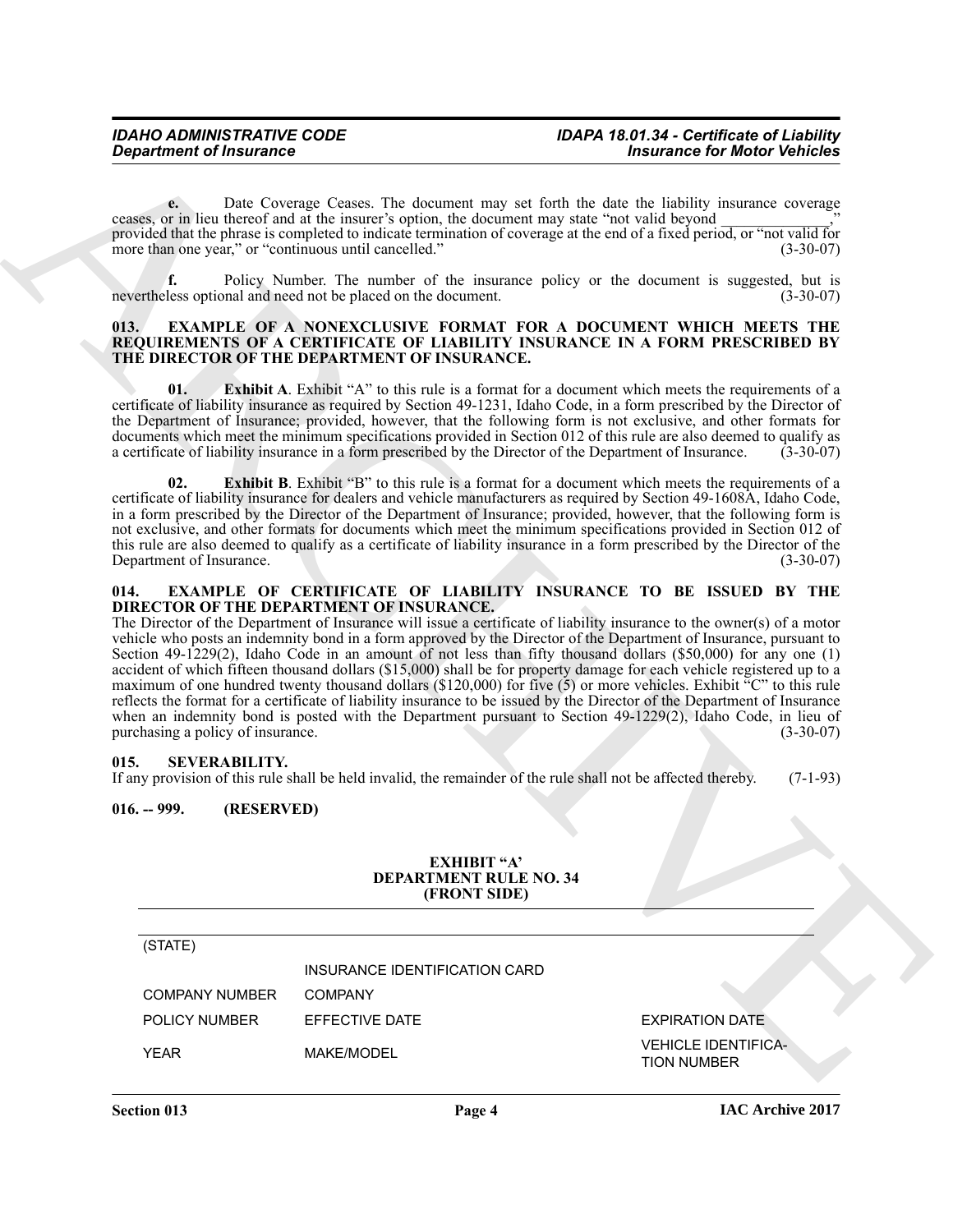| AGENCY/COMPANY |
|----------------|
| ISSUING CARD   |
| INSURED        |

| SEE IMPORTANT NOTICE ON REVERSE SIDE |
|--------------------------------------|
| (REVERSE SIDE)                       |

#### THIS CARD MUST BE KEPT IN THE INSURED VEHICLE AND PRESENTED UPON DEMAND

#### **EXHIBIT "B" DEPARTMENTAL RULE NO. 34 CERTIFICATE OF LIABILITY INSURANCE**

### TO BE COMPLETED BY INSURANCE COMPANY LICENSED TO DO BUSINESS IN THE STATE OF IDAHO

|                          | AGENCY/COMPANY                                                             |                                                                                                      |                                    |
|--------------------------|----------------------------------------------------------------------------|------------------------------------------------------------------------------------------------------|------------------------------------|
| <b>ISSUING CARD</b>      |                                                                            |                                                                                                      |                                    |
| <b>INSURED</b>           |                                                                            |                                                                                                      |                                    |
|                          |                                                                            |                                                                                                      |                                    |
|                          |                                                                            |                                                                                                      |                                    |
|                          |                                                                            | SEE IMPORTANT NOTICE ON REVERSE SIDE                                                                 |                                    |
|                          | (REVERSE SIDE)                                                             |                                                                                                      |                                    |
|                          |                                                                            |                                                                                                      |                                    |
|                          | THIS CARD MUST BE KEPT IN THE INSURED<br>VEHICLE AND PRESENTED UPON DEMAND |                                                                                                      |                                    |
| lowing information:      |                                                                            | IN CASE OF ACCIDENT: Report all accidents to you Agency/Company as soon as possible. Obtain the fol- |                                    |
|                          | 1. Name and address of each driver, passenger and witness.                 |                                                                                                      |                                    |
|                          | 2. Name of Insurance Company and policy number of each vehicle involved.   |                                                                                                      |                                    |
|                          |                                                                            |                                                                                                      |                                    |
|                          |                                                                            | <b>EXHIBIT "B"</b><br><b>DEPARTMENTAL RULE NO. 34</b>                                                |                                    |
|                          |                                                                            | <b>CERTIFICATE OF LIABILITY INSURANCE</b>                                                            |                                    |
|                          |                                                                            |                                                                                                      |                                    |
|                          |                                                                            |                                                                                                      |                                    |
|                          |                                                                            | DEALER AND VEHICLE MANUFACTURER                                                                      |                                    |
|                          |                                                                            | TO BE COMPLETED BY INSURANCE COMPANY LICENSED TO DO                                                  |                                    |
|                          |                                                                            | BUSINESS IN THE STATE OF IDAHO                                                                       |                                    |
|                          |                                                                            |                                                                                                      |                                    |
| EFFECTIVE DATE           | <b>EXPIRATION DATE</b>                                                     |                                                                                                      | INSURANCE COMPANY NAME (NOT AGENT) |
|                          |                                                                            |                                                                                                      |                                    |
| <b>INSURANCE COMPANY</b> | <b>CITY</b>                                                                | <b>STATE</b>                                                                                         | <b>ZIP CODE</b>                    |
| <b>ADDRESS</b>           |                                                                            |                                                                                                      |                                    |
|                          |                                                                            |                                                                                                      |                                    |
|                          |                                                                            | THIS POLICY IS ISSUED TO (NAME OF DEALER, PARTNERS, CORPORATION OR LLC NAME.)                        |                                    |
|                          | BUSINESS NAME OF DEALER/MANUFACTURER:                                      |                                                                                                      |                                    |
| <b>BUSINESS ADDRESS</b>  |                                                                            |                                                                                                      |                                    |
| <b>DEALER NUMBER</b>     |                                                                            |                                                                                                      |                                    |
|                          | CERTIFY THAT THE FOLLOWING IS TRUE AND CORRECT                             |                                                                                                      |                                    |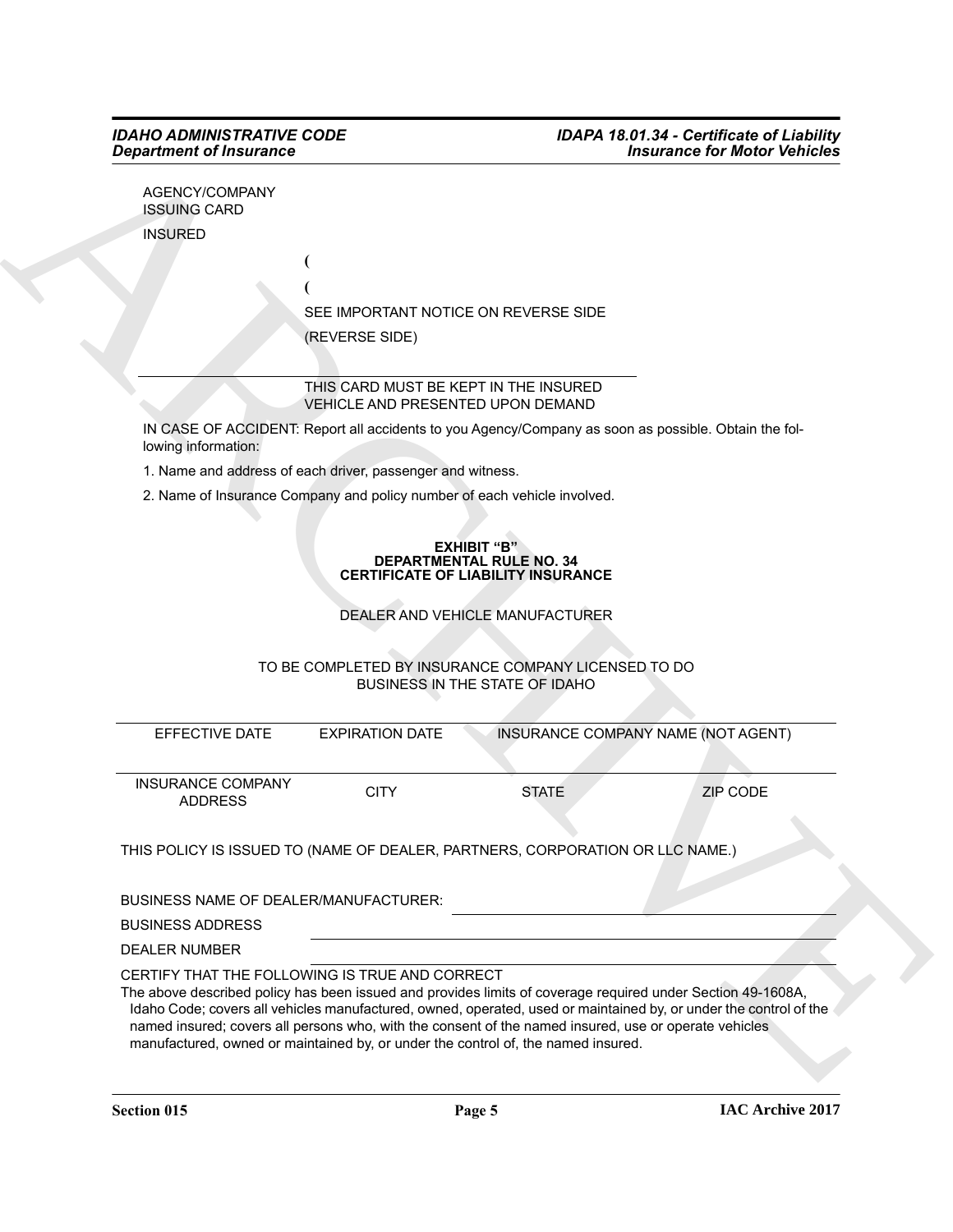<span id="page-5-0"></span>

| <b>Department of Insurance</b>                                                                      |                                                                                             | <b>Insurance for Motor Vehicles</b> |
|-----------------------------------------------------------------------------------------------------|---------------------------------------------------------------------------------------------|-------------------------------------|
|                                                                                                     |                                                                                             |                                     |
| PRINTED NAME OF INSURER'S AUTHORIZED<br><b>REPRESENTATIVE</b>                                       | TELEPHONE NO.                                                                               | <b>DATE</b>                         |
| SIGNATURE OF INSURER'S AUTHORIZED REPRESENTATIVE                                                    |                                                                                             | INSURER'S STAMP OR SEAL             |
|                                                                                                     | <b>EXHIBIT "C"</b><br>DEPARTMENTAL RULE NO. 34<br><b>CERTIFICATE OF LIABILITY INSURANCE</b> |                                     |
| (Name and Address of Owner(s) of Registered Motor Vehicles):                                        |                                                                                             |                                     |
| (Address)<br>(Name)                                                                                 |                                                                                             |                                     |
| (Name)<br>(Address)                                                                                 |                                                                                             |                                     |
| (Address)<br>(Name)                                                                                 |                                                                                             |                                     |
| The above-named owner(s) of the following described motor vehicle(s) with identification number(s): |                                                                                             |                                     |
|                                                                                                     |                                                                                             |                                     |
|                                                                                                     |                                                                                             |                                     |
| Code, in a form approved by the Director of the Department of Insurance:<br>(Surety)<br>Bond No.    |                                                                                             |                                     |
| <b>Bond Amount</b>                                                                                  |                                                                                             |                                     |
| Effective Date:                                                                                     |                                                                                             |                                     |
| <b>Expiration Date:</b>                                                                             |                                                                                             |                                     |
| DATED this _____________ day of ___                                                                 | 20.                                                                                         |                                     |
|                                                                                                     |                                                                                             |                                     |
| (SEAL)                                                                                              |                                                                                             |                                     |
| Director,                                                                                           |                                                                                             |                                     |
| Department of Insurance                                                                             |                                                                                             |                                     |
|                                                                                                     |                                                                                             |                                     |
|                                                                                                     |                                                                                             |                                     |
|                                                                                                     |                                                                                             |                                     |
|                                                                                                     |                                                                                             |                                     |
|                                                                                                     |                                                                                             |                                     |
|                                                                                                     |                                                                                             |                                     |
|                                                                                                     |                                                                                             |                                     |
|                                                                                                     |                                                                                             |                                     |